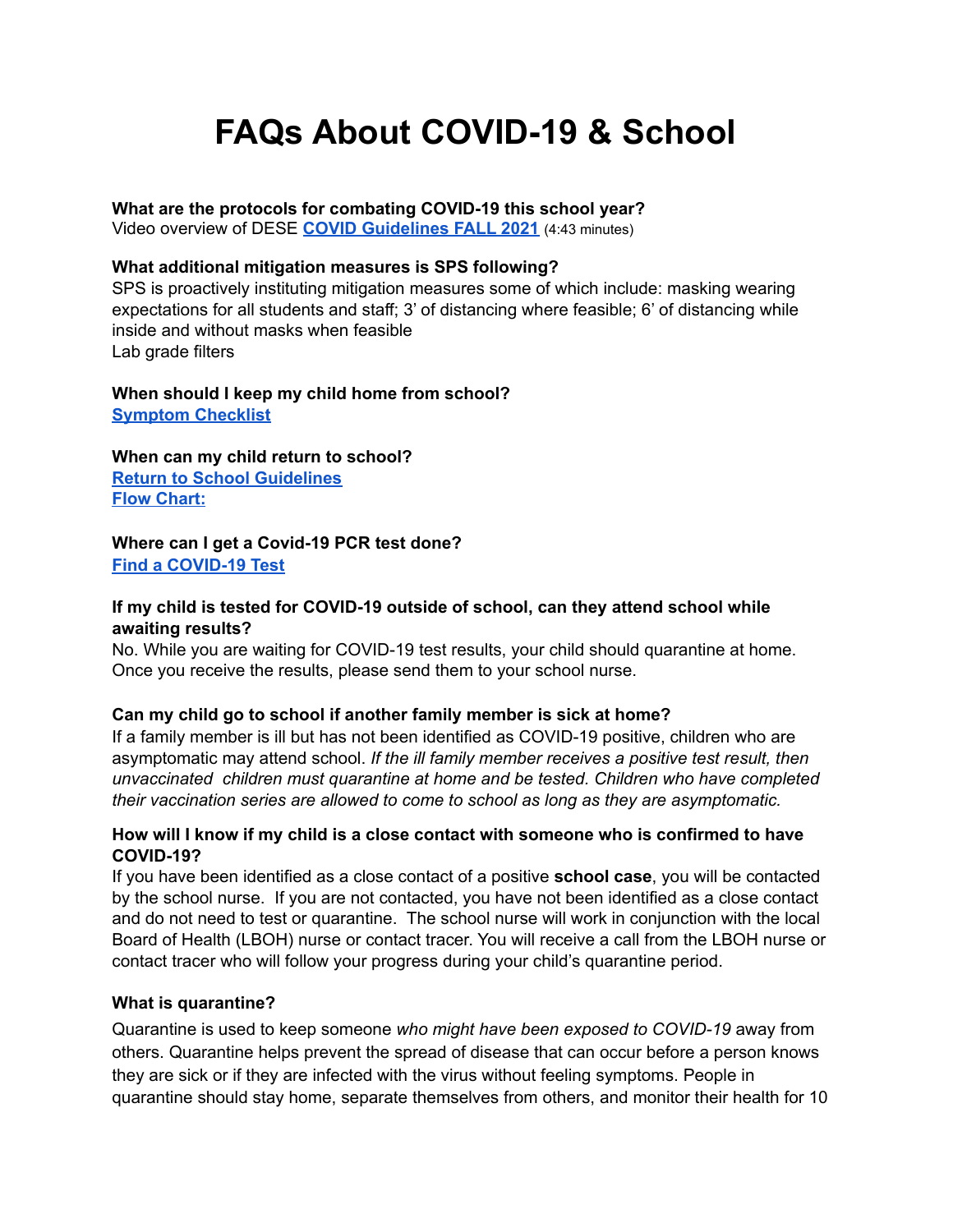days. Quarantine options for unvaccinated individuals is now 5 days, with continued monitoring through day 10. There is no testing requirement. Vaccinated individuals are not required to quarantine after an exposure to a positive case.

# *What is the Test and Stay Program?*

SPS will be participating in a brand new state program this school year, "Test and Stay". The Test and Stay program is a testing initiative intended for asymptomatic close contacts of individuals with confirmed COVID-19 **who are in the school setting**. This testing program will allow asymptomatic close contacts to remain in school if they receive an individual rapid antigen test (BinaxNOW) each school day and test negative. The testing will take place at school, in the nursing office. With the addition of Test and Stay, we hope to support keeping as many students and staff in school as possible, safely. **This program is intended only for school-related exposure to COVID**.

Individuals who are part of the Test and Stay protocols may be eligible to participate in school sports and extracurricular activities, provided that they are in compliance with the applicable protocol. For events and sports that take place on non-school days, testing will still be required on those days to participate.

*\*note: Individuals who are fully vaccinated and asymptomatic are exempt from testing and quarantine protocols when identified as close contacts. Therefore, the majority of those using Test and Stay are the unvaccinated.*

*Detailed State [Guidelines](https://docs.google.com/document/d/13CHpqSsgzfT3mcolhyCE93-j7Wk8jFqu5V1EY7zxtAU/edit?usp=sharing) for Testing and Going Home*

# **Do the siblings of a close contact need to stay home while their COVID tests are pending?**

No. Siblings are just contacts of a contact. So as long as the unvaccinated sibling in quarantine does not develop any symptoms of illness or test positive, then the non-quarantining siblings may continue to attend school.

- The unvaccinated siblings should separate from the quarantining individual during this time to reduce their chances of exposure should the quarantining child become ill themselves.
- If the close contact does get a positive test result or develop symptoms, then the unvaccinated siblings would be considered close contacts and would need to get tested AND quarantine according to the above 5 day guidelines.

#### **What do I do if my child tests positive for COVID-19?**